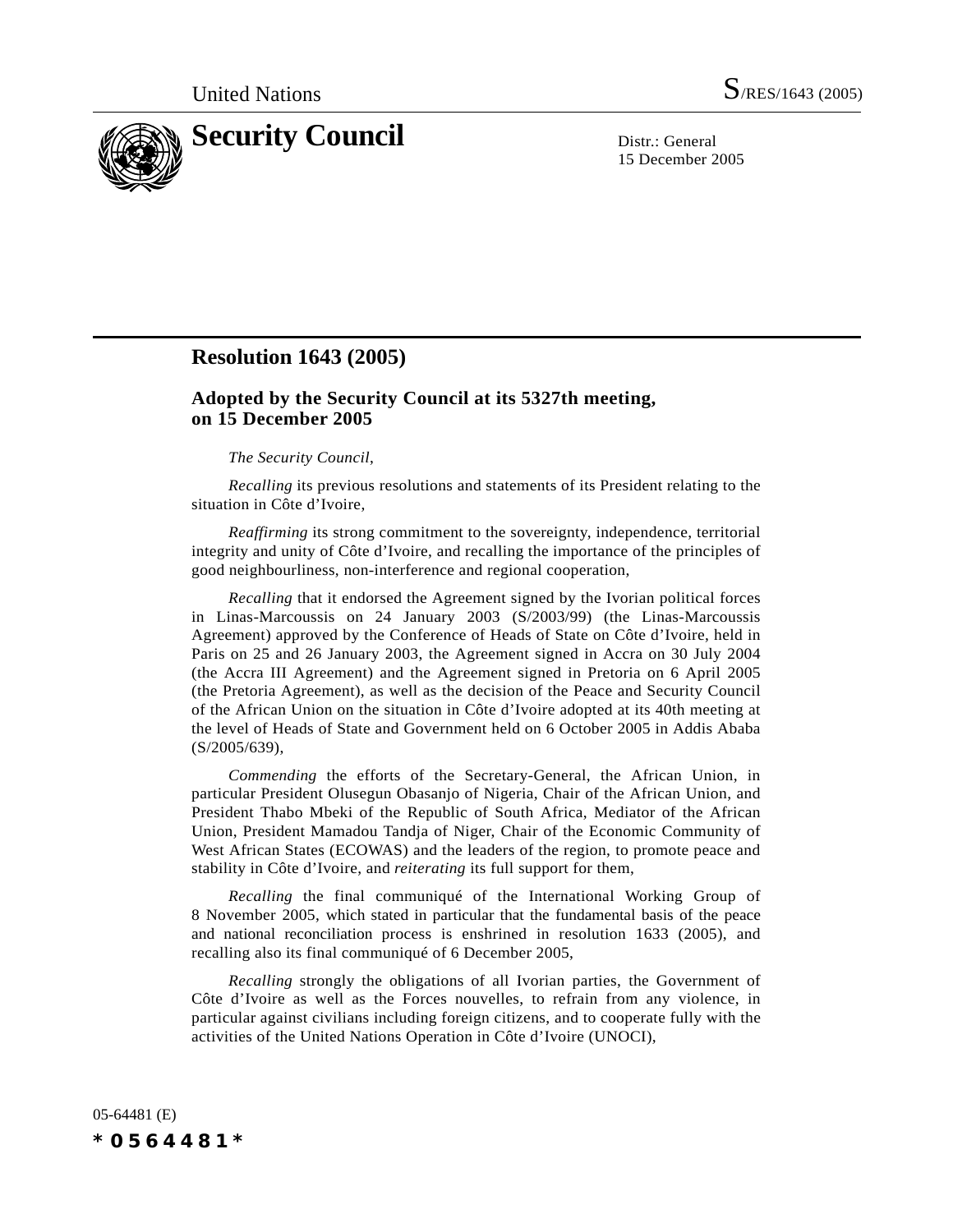*Expressing* its serious concern at the persistence of the crisis in Côte d'Ivoire and of obstacles to the peace and national reconciliation process from all sides,

*Reiterating* its firm condemnation of all violations of human rights and international humanitarian law, including the use of child soldiers, in Côte d'Ivoire,

*Taking note* of the final communiqué of the Kimberley Process Plenary Meeting held in Moscow from 15 to 17 November 2005 and of the resolution adopted by Kimberley Process participants at that meeting setting out concrete measures to prevent the introduction of diamonds from Côte d'Ivoire into the legitimate diamond trade, and *recognizing* the linkage between the illegal exploitation of natural resources such as diamonds, illicit trade in such resources, and the proliferation and trafficking of arms and the recruitment and use of mercenaries as one of the sources of fuelling and exacerbating conflicts in West Africa,

*Taking note* also of the report of the United Nations Panel of Experts on Côte d'Ivoire dated 7 November 2005 (S/2005/699),

*Determining* that the situation in Côte d'Ivoire continues to pose a threat to international peace and security in the region,

*Acting* under Chapter VII of the Charter of the United Nations,

1. *Decides* to renew until 15 December 2006 the provisions of paragraphs 7 to 12 of resolution 1572 (2004);

2. *Reaffirms* paragraphs 4 and 6 of resolution 1572 (2004), paragraph 5 of resolution 1584 (2005), and paragraphs 3, 9, 14, 15, 16, 17, 18, 19 and 21 of resolution 1633 (2005), *reaffirms* also paragraph 8 of resolution 1584 (2005), and, in this regard, demands that the Forces nouvelles establish without delay a comprehensive list of armaments in their possession, in accordance with their obligations;

3. *Reaffirms* its readiness to impose the individual measures provided for in paragraphs 9 and 11 of resolution 1572 (2004), including against any person designated by the Committee established by paragraph 14 of resolution 1572 who blocks the implementation of the peace process as enshrined in resolution 1633 (2005) and in the final communiqué of the International Working Group, who is determined responsible for serious violations of human rights and international humanitarian law committed in Côte d'Ivoire since 19 September 2002, who incites publicly hatred and violence, and who is determined to be in violation of the arms embargo;

4. *Decides* that any serious obstacle to the freedom of movement of UNOCI and of the French forces which support it, or any attack or obstruction to the action of UNOCI, of the French forces, of the High Representative for the elections and of the International Working Group constitutes a threat to the peace and national reconciliation process for purposes of paragraphs 9 and 11 of resolution 1572 (2004);

5. *Requests* the Secretary-General and the French Government to report to it immediately, through the Security Council Committee established by paragraph 14 of resolution 1572 (2004) (the Committee), of any serious obstacle to the freedom of movement of UNOCI and of the French forces which support it, including the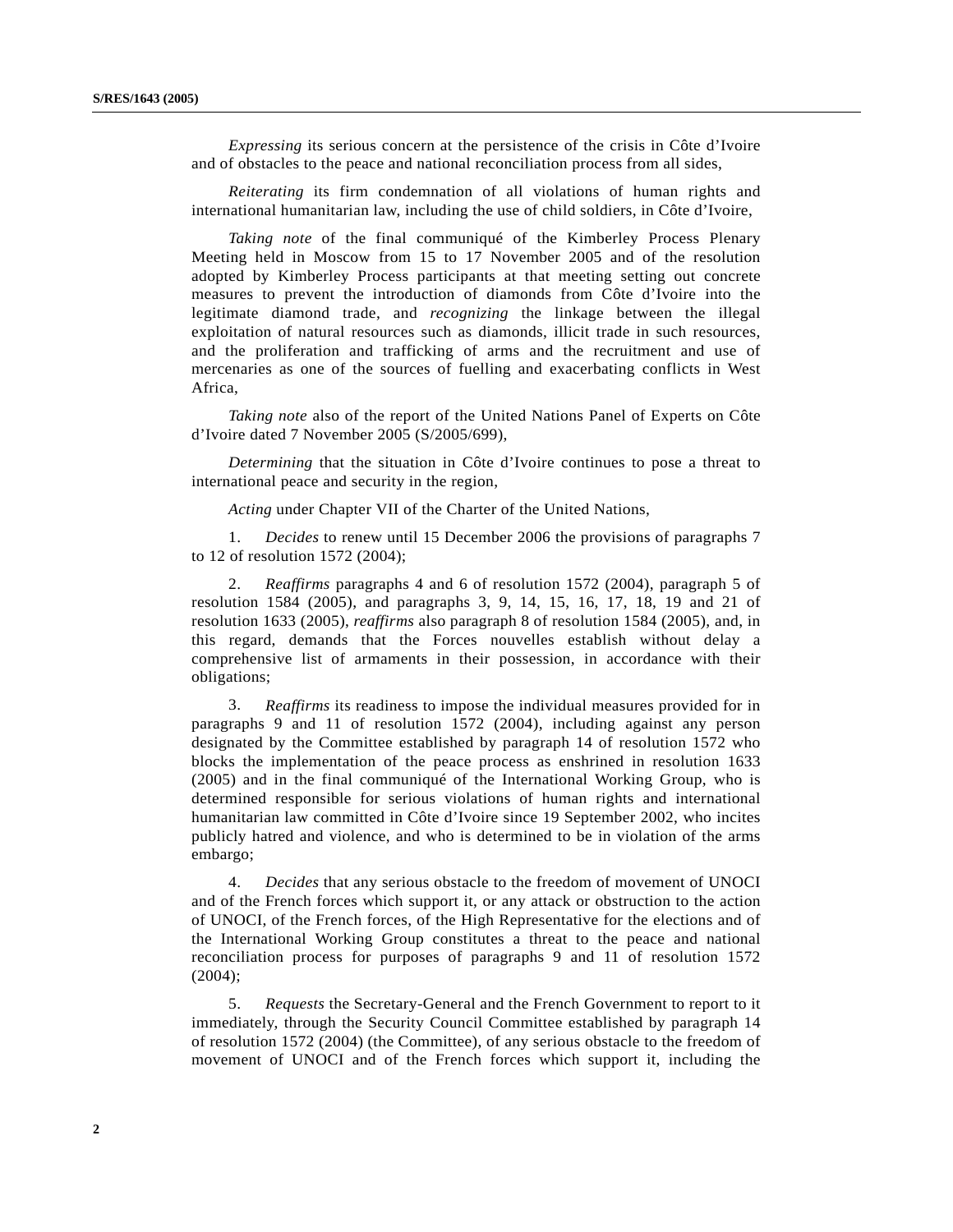names of those responsible, and requests also the High Representative for the elections and the International Working Group to report to it immediately, through the Committee, any attack or obstruction to their action;

6. *Decides* that all States shall take the necessary measures to prevent the import of all rough diamonds from Côte d'Ivoire to their territory, *welcomes* the measures agreed by participants in the Kimberley Process Certification Scheme to this effect, and *calls upon* the States in the region which are not participants in the Kimberley Process to intensify their efforts to join the Kimberley Process in order to increase the effectiveness of monitoring the import of diamonds from Côte d'Ivoire;

7. *Requests* all States concerned, in particular those in the region, to report to the Committee, within 90 days from the date of adoption of this resolution, on the actions they have taken to implement the measures imposed by paragraphs 7, 9 and 11 of resolution 1572 (2004) and by paragraphs 4 and 6 above, and *authorizes* the Committee to request whatever further information it may consider necessary;

8. *Decides* that at the end of the period mentioned in paragraph 1 above, the Security Council shall review the measures imposed by paragraphs 7, 9 and 11 of resolution 1572 (2004) and by paragraphs 4 and 6 above, in the light of progress accomplished in the peace and national reconciliation process in Côte d'Ivoire, and *expresses* its readiness to consider the modification or termination of these measures before the aforesaid period only if the provisions of resolution 1633 (2005) have been fully implemented;

9. *Requests* the Secretary-General, in consultation with the Committee, to re-establish, within 30 days from the date of adoption of this resolution and for a period of 6 months, a group of experts consisting of no more than five members (the Group of Experts), with the appropriate range of expertise, in particular on arms, diamonds, finance, customs, civil aviation and any other relevant expertise, to perform the following mandate:

(a) To exchange information with UNOCI and the French forces in the context of their monitoring mandate set out in paragraphs 2 and 12 of resolution 1609 (2005),

(b) To gather and analyse all relevant information in Côte d'Ivoire and elsewhere, in cooperation with the governments of those countries, on flows of arms and related materiel, on provision of assistance, advice or training related to military activities, on networks operating in violation of the measures imposed by paragraph 7 of resolution 1572 (2004), and on the sources of financing, including from the exploitation of natural resources in Côte d'Ivoire, for purchases of arms and related materiel and activities,

(c) To consider and recommend, where appropriate, ways of improving the capabilities of States, in particular those in the region, to ensure the effective implementation of the measures imposed by paragraph 7 of resolution 1572 (2004) and by paragraph 6 above,

(d) To seek further information regarding the action taken by States with a view to implementing effectively the measures imposed by paragraph 6 above,

(e) To report to the Security Council in writing within 90 days from its establishment, through the Committee, on the implementation of the measures